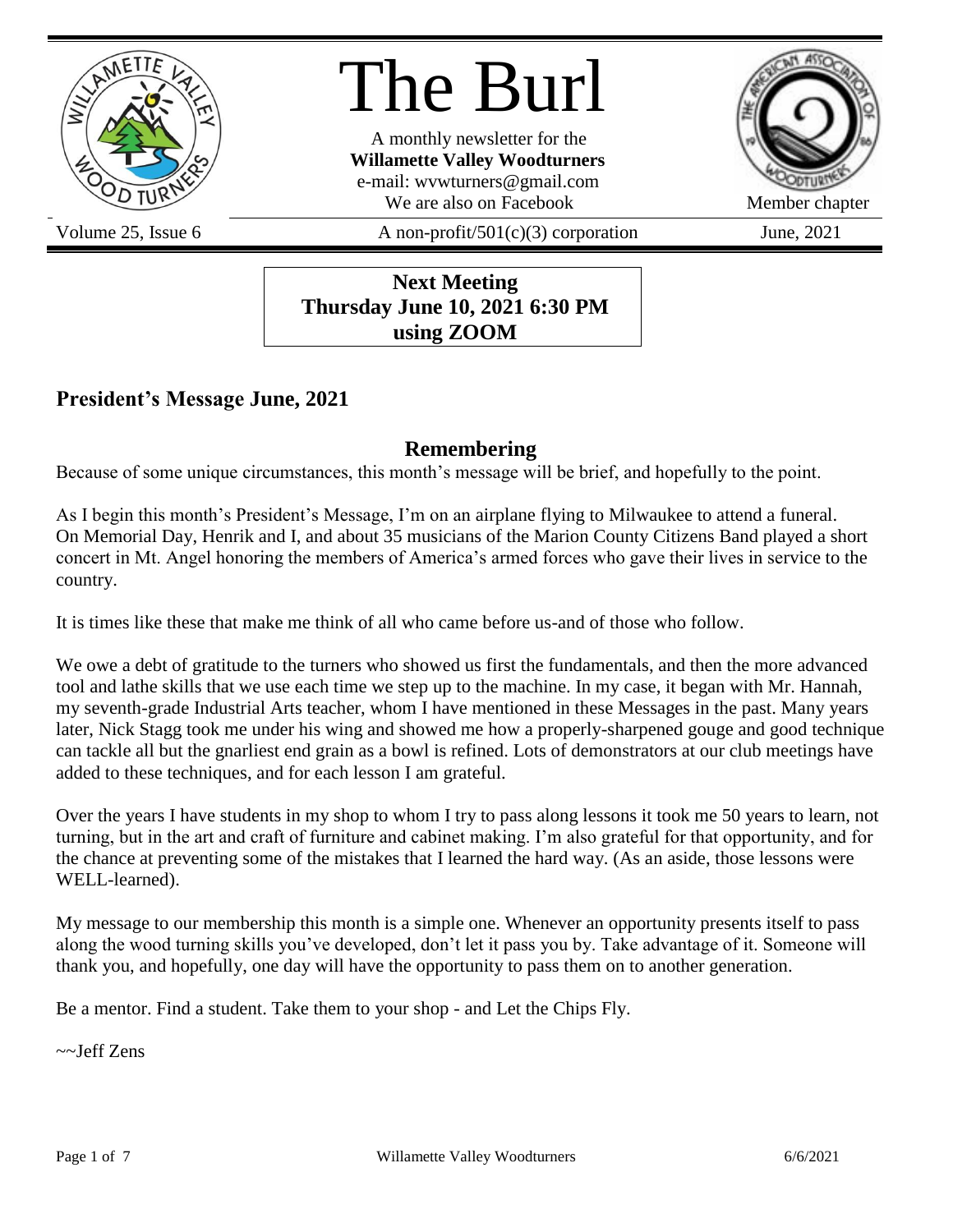#### May 13, 2021 **Willamette Valley Wood Turners Club Meeting - Zoom** Submitted by Milt Engelke

Call to Order at 6:30 PM by President Jeff Zens leading with the Pledge of Allegiance. 30 In attendance, one guest Mr. Ray Wright.

Business issues discussed prior to Demonstration:

Marc Vickery, Vice President has been reaching out to Center 50+ in hopes of reopening however its availability and activities are under the control of the city of Salem.

The President asked for a show of hands of those interested and ready for returning to open in person meetings. Scanning the gallery it would have appeared unanimous.

Marc Vickery presented the SHOW-N-TELL from several members. Dick Powell continues to provide excellent presented works each month with others also contributing.

DEMONTRATION BY Mike Mahoney [www.bowlmakerinc.com](http://www.bowlmakerinc.com/) lives in California amongst a Pistachio orchard, and storage area full of bowl blanks (for sale), seasoned lathes and an awesome shop for all to envy. Much of his presentation was on practicality and preparation of wood for turn essentially from log to bowl type including dealing with green wood, seasoned wood, and storage treatments. He has an excellent web site (see above) with numerous video's and images (gallery). He is a world renown turner who has been turning for more than 35 years. Great knowledgeable presentation. Thanks Mike.

\_\_\_\_\_\_\_\_\_\_\_\_\_\_\_\_\_\_\_\_\_\_\_\_\_\_\_\_\_\_\_\_\_\_\_\_\_\_\_\_\_\_\_\_\_\_\_\_\_\_\_\_\_\_\_\_\_\_\_\_\_\_\_\_\_\_\_\_\_\_\_\_\_\_\_\_\_\_\_\_\_\_\_\_\_\_\_

Meeting adjourned at 8:30 pm.

### **Lathe and tools for sale**

by a friend of Jerry Lelack, Dave Lockard Offers accepted at [sawdustface@gmail.com](mailto:sawdustface@gmail.com)

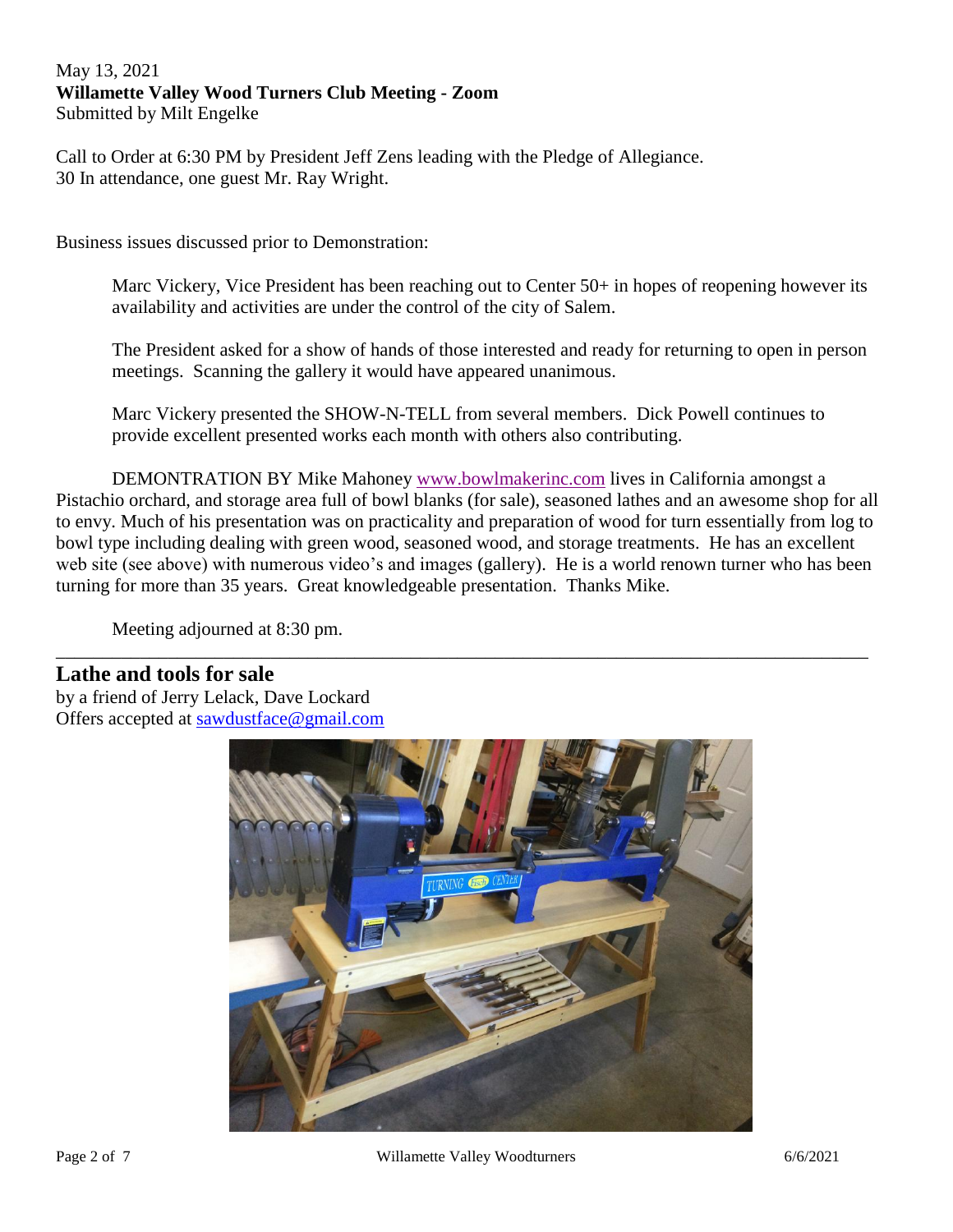# **Upcoming Demonstrators for 2021**

NOTE: due to the Coronavirus, the next several months are to be provided through Zoom. As of July, Glenn Lucas is still set for a zoom meeting. BUT if sufficient vaccines are completed, and risk levels drop, the state may see clear to allow the Center 50+ to begin holding meetings on a restrictive level. Scheduled meetings are all subject to change.

| <b>Date</b>                                                                                             | <b>Name</b> | <b>Website</b>                    | <b>Topic</b>             | <b>Saturday Class</b> |
|---------------------------------------------------------------------------------------------------------|-------------|-----------------------------------|--------------------------|-----------------------|
| 6/10/2021                                                                                               | Eric        | https://www.ericlofstrom.com      | Square rimmed bowl       | no                    |
|                                                                                                         | Lofstrom    |                                   |                          |                       |
| 7/10/2021                                                                                               | Glenn       | https://www.glennlucaswoodturning | Lidded box with the lean | no                    |
| Saturday!                                                                                               | Lucas       | .com                              | toward                   |                       |
| $10:00$ am                                                                                              |             |                                   | <b>Beads of Courage</b>  |                       |
| <b>SPECIAL NOTE ON GLENN LUCAS!</b>                                                                     |             |                                   |                          |                       |
| THE ZOOM MEETING WILL BE ON SATURDAY JULY 10TH AT 10 AM!                                                |             |                                   |                          |                       |
| Glenn will be presenting from IRELAND at this time due to the time difference.                          |             |                                   |                          |                       |
| August has not been set. Please let us know if interested in an informal summer gather outdoors. MAYBE  |             |                                   |                          |                       |
| SATURDAY AUGUST $14^{TH}$ ? Want to host and have room for 30 – 50 members AND PARKING if that many get |             |                                   |                          |                       |
| interested?                                                                                             |             |                                   |                          |                       |

For remaining 2021: Please express an interest of ANY Demonstrator or weekend workshop you would like to see to Marc Vickery

### PLEASE NOTE:

June 2021 meeting:

### **To bring the photos for Show and Tell to the meeting, PLEASE forward by email to me at my address below.**

As to scheduling for 2021, member input is requested. Bear in mind we may not be able to continue to provide as many demonstrators on a paid basis as there is very little income coming in to support demonstrators and other expenses.

If members have ideas about fundraising please feel free to bring it to the table!

In the world of technology, I discovered some members found Zoom a bit of a hurdle. IF YOU want a practice session, please email me a note asking to be invited.

And if you have a best time include it in the email me and we can discuss a time that works for you.

Please feel free to reach out to Marc Vickery if you have questions, observations, ideas, or any other concepts.

Thanks, Marc 503-544-0647

Email to [halepaumarc@gmail.com](mailto:halepaumarc@gmail.com) Call if I can help in any other way.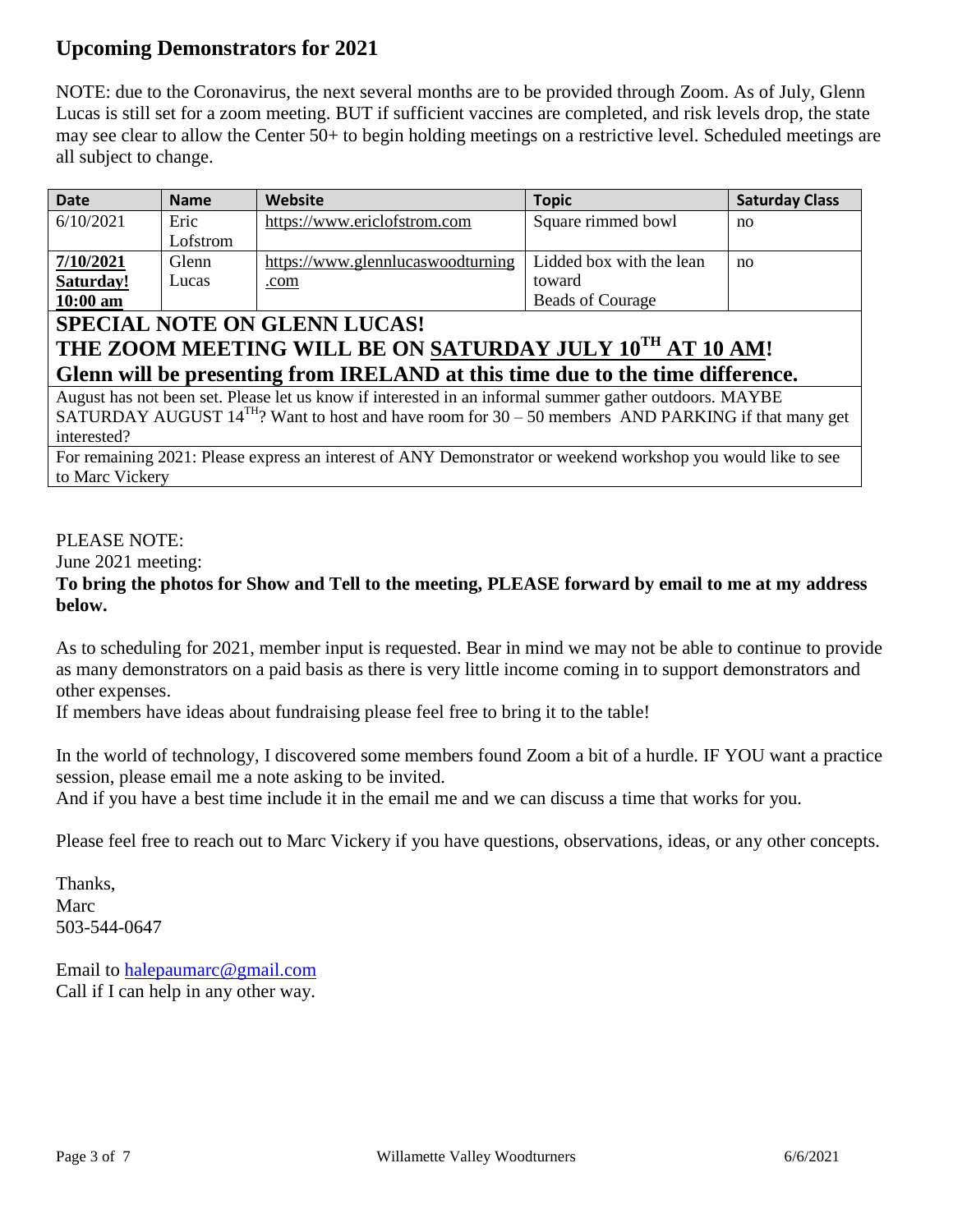# **ERIC LOFSTROM**



Eric's earliest memories of creating with wood are in Grandpa's dirt floor, basement workshop; he had a special place at the bench, right next to the scrap bin. Eric grew up around woodworking, but had never learned about a tool called the lathe until the first weekend in October of 2001, while attending a free demo at a woodworking store in Sumner, WA. It was here that his woodworking trajectory changed and the woodturning adventures began. A demonstration on turning pens and letter openers was all it took to hook his curiosity. Creating shavings on a lathe consumed Eric's thoughts for the next few weeks as he wrapped his brain around how a finished piece could emerge from rough materials so quickly! After hearing all the details (several times), Eric's wife pursued this spark of excitement and set his woodturning journey in motion with a mini lathe and tool set for Christmas. Years later, Eric's woodturning enthusiasm continues to grow.

Like many turners, Eric began with scraps of 2x4s and "factory sharpened" tools. Several startling catches in the first few projects quickly focused him on the why and how of creating curls instead of settling for sawdust. Gaining tool control and improving technique became a personal quest. Whether creating a fitted lid box or multi-axis turning, a translucent or winged bowl, a hollow form or exploring surface embellishments, Eric enjoys projects which both challenge his skill and stretch his creative curiosity.

In the fall of 2002, Eric began a membership with the South Puget Sound Chapter of the AAW. He enjoyed serving on the board of directors from 2005-2012 and representing the club at several woodworking shows in addition to mentoring others at the club's monthly sawdust sessions. He began demonstrating and teaching woodturning classes at local woodworking stores in 2006. Since then, Eric has taught at multiple symposiums and has become a highly sought-after instructor for woodturning clubs across the United States and Canada. The constant exposure to other turners continues to transform his awareness and understanding of turning fundamentals.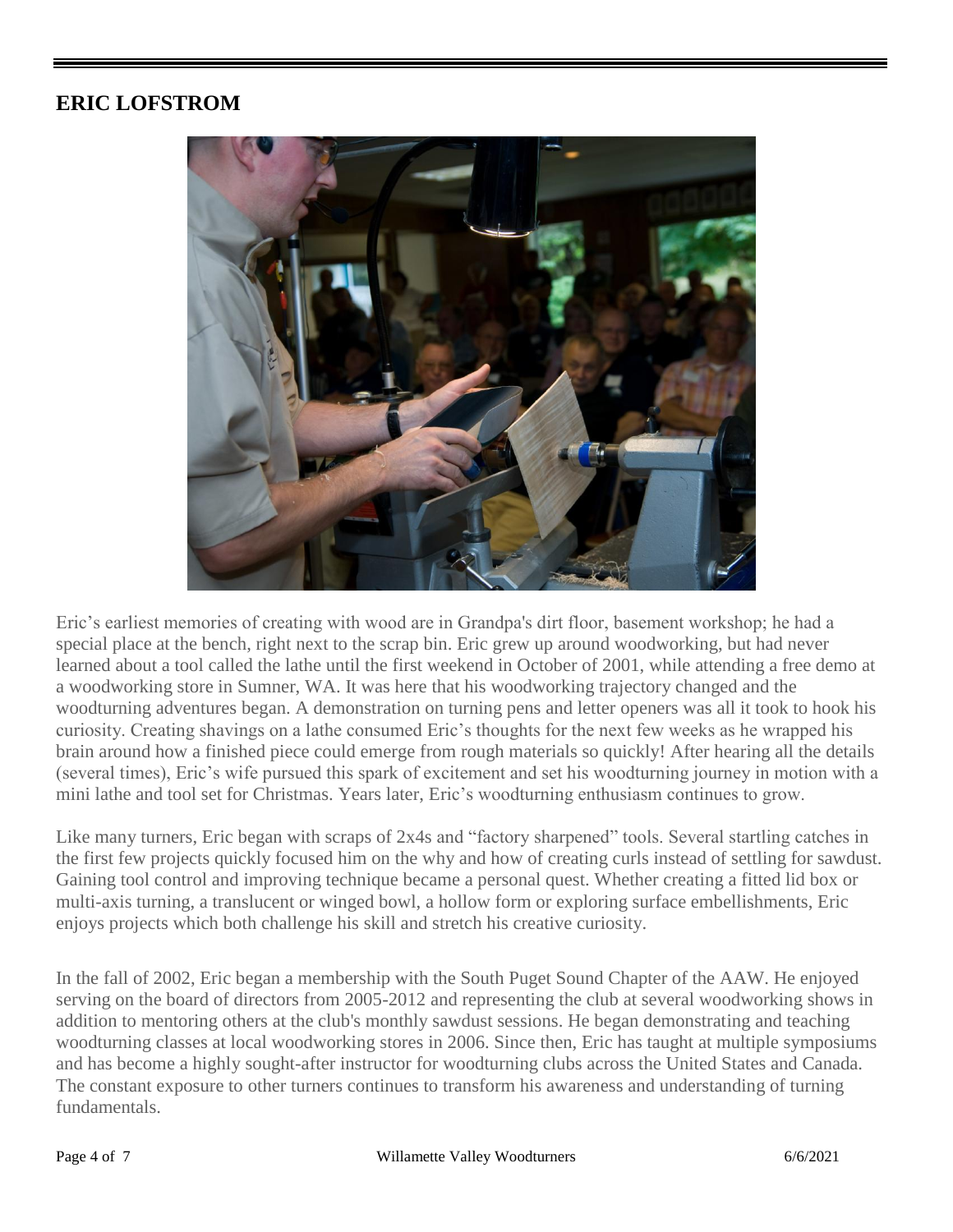Conscious of the importance tool control plays in creating pieces, Eric believes it is not only important to know which techniques work but also why they work. As a passionate teacher and woodturner, Eric is on a mission to impact the world of woodturning by helping others build confidence in tool control and developing their own creative voice!

*There is nothing more powerful than being inspired by an idea and having the courage and confidence to create that one-of-a-kind piece… to Eric, this is what woodturning is all about!*

# **Biography: Eric Lofstrom as Woodturning Artist and Teacher**

Working with wood has been a source of peaceful intrigue since Eric Lofstrom's childhood. When creating, Eric aims to practice "presence," or mindfulness, so he can stay safe and make the most of his time creatively. He strives to balance the seemingly opposite goals of absolute physical control and creative surrender. Eric intentionally zooms in on the finest material details, while also acknowledging how various elements play to a piece's artistic message. Approaching studio time in this way may not be the most productive in terms of volume, but it allows Eric to explore and fully understand things in a more satisfying way.

As an artist, Eric aims to create clean-lined forms with minimal distraction. Eric uses grain, color, and texture to invite an intimate conversation with his work. He enjoys working within self-prescribed constraints, focusing his exploration to develop philosophical concepts into series. Currently, Eric's work represents curiosities relating to water, energy, and the essence of human-being.

Elementary Physical Education Teacher by day and Woodturner by night, Eric is a dynamic and passionate teacher. His time away from school is filled with woodturning instruction at clubs and symposiums throughout the United States and Canada. Eric's educational background in Athletic Medicine, Biomechanics and Sports Pedagogy shines through in his teaching of how body movement influences every aspect of woodturning. Simplifying the complex skill of tool control into basic building blocks is Eric's favorite way to empower others with increased depth of understanding and confidence. Eric's woodturning instruction thoughtfully balances the technical teaching of woodturning skills with artistic embellishments to inspire creative expression. A teacher and coach to his core, Eric's mission is to share an exuberance for exploration, connect with authenticity and presence, and to engage in meaningful work with the understanding and excitement that accompanies a growth-mindset.

Eric is well known as a premier teacher of woodturning skills and creator of wood art. His demonstrations and hands-on classes are highly acclaimed by AAW clubs, woodworking stores and symposiums; Creativity in Woodturning Symposium in Washington State (2008, 2009), Oregon Woodturning Symposium (2015, 2019), Utah Woodturning Symposium (2015), Mid-Atlantic Woodturning Symposium (2016), Rocky Mountain Symposium (2017), Southwest Area Turners Symposium (2017), AAW National Symposium (2018), Tennessee Association of Woodturners Symposium (2020), Turn-On! Chicago Symposium (postponed to 2022), Alaska Woodturners Association Wood Turning Symposium (2021), AAW Presents (2021).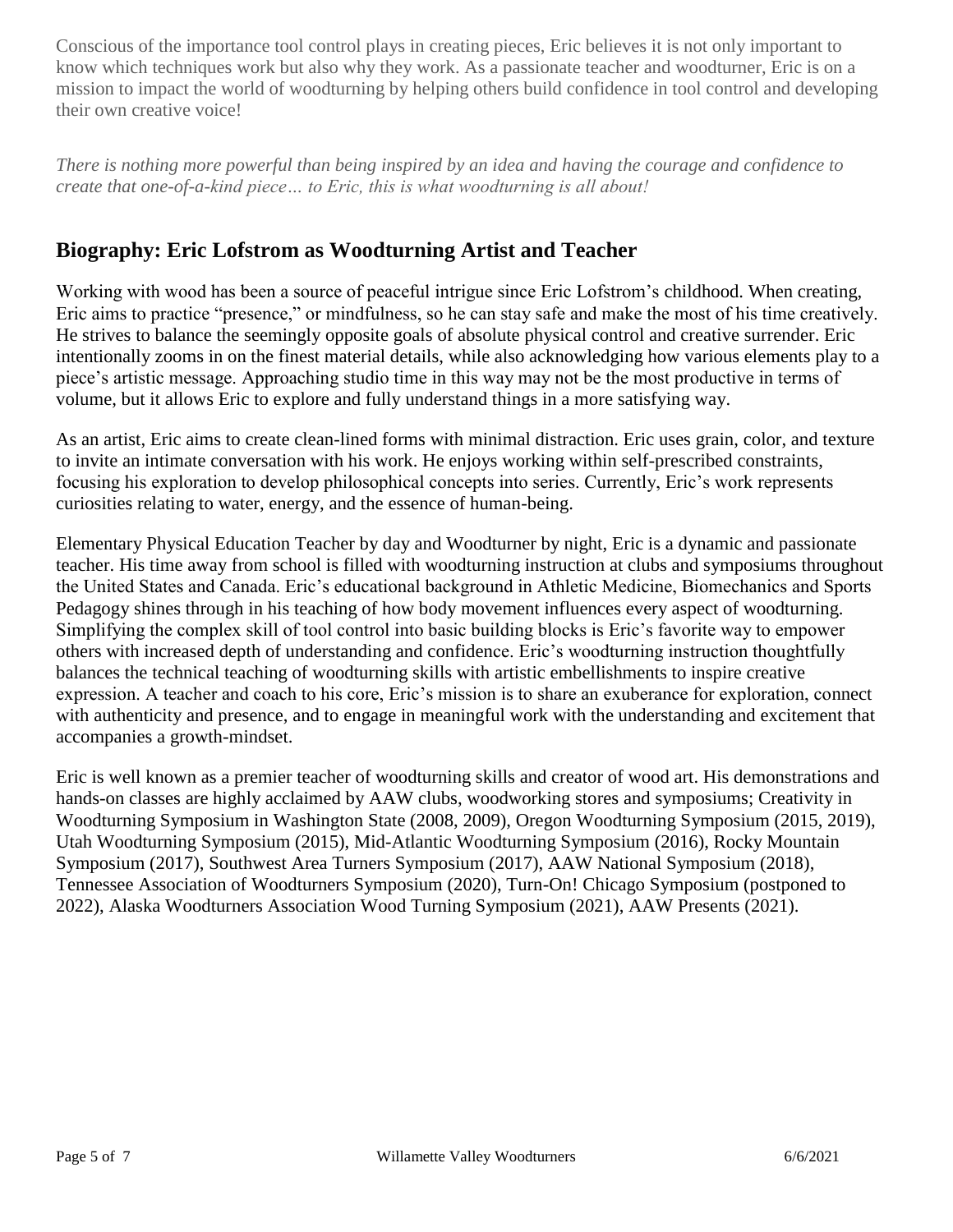# Membership Rewards

**Chain Sharpening Service** from Jeff Zens: I have an electric chain sharpener and can accurately sharpen your chains and adjust depth stops for your saw chains. This service will restore the chain to "factorynew" condition. Most chains for 18" and shorter bars can be sharpened for \$10.00. Longer chains (up to 30" bars) are \$20.00 Badly damaged chains might be a little bit more. I will also tell you if the chain has reached the end of its useful life, and will not sharpen a chain beyond that point. This price is only available for club members.

### **Supplies**

The club purchases a few supplies in bulk and sells them to members at club cost. We routinely have superglue (\$5), black or brown superglue (\$10) accelerator (\$10). Additionally, the club has a small supply of half round protractors (\$6) used to measure the angle ground on a tool, and depth gauges (\$5). HSS Round Tool Bits rods (1/4" x 8") are also available (\$3). These are available at club meetings: see Jerry Lelack at the meeting to purchase. Anchorseal (\$9/gal) and walnut oil (\$20/gal) are available through Jeff Zens. You will need to bring your own gallon containers; contact [Jeff](mailto:PrezWVW@gmail.com) to make arrangements.

# **Wood Gathering**

Anyone who learns of a tree or log that is available to the club should notify Gary Dahrens, (503) 260-9778.

## **From Terry Gerros**

I am a distributor for Stick Fast CA glue, Sharpfast Sharpening systems, the Holdfast vacuum chucking system and Saburrtooth Carving bits. If you have an interest in these products, give me a call or send me an **email** for details.

## **Club Member Discounts**

- **Club Member Discounts at Craft Supply:** The club's order is processed the Monday following our Club meeting if it equals or exceeds \$1,000. Craft Supply offers us a 10% discount **plus** free shipping on almost all items (lathes and other heavy items are excluded) and occasional additional discounts on certain other items and quantity purchases. If you order from Craft Supply's current sale items, you will receive the club discount in addition to the sale discount, making many items available at very attractive prices. For detailed instruction for ordering see the article in the November 2015 Burl, available on the club's website. Questions? See [Jeff Zens.](mailto:PrezWVW@gmail.com)
- Club members are registered with **Klingspor's Woodworking Shop** at [www.woodworkingshop.com](http://www.woodworkingshop.com/)  or 800-228-0000, they have your name and will give you a 10% discount.
- If you show your club card at checkout time to the cashier at **Woodcraft** in Tigard they will give you a 10% discount (May not apply to some machinery).
- **Exotic Wood** is offering a discount of 15% off any orders placed at: [www.exoticwoodsusa.com.](http://www.exoticwoodsusa.com/) (This includes sale items and free shipping on orders over \$300). Use promo code ewusaAAW
- **Gilmer Wood** now offers our club a 10% discount on purchases made there. If you haven't been to Gilmer's, it is well worth the trip to Portland, if only to make your mouth water and make you cry if you leave empty handed.